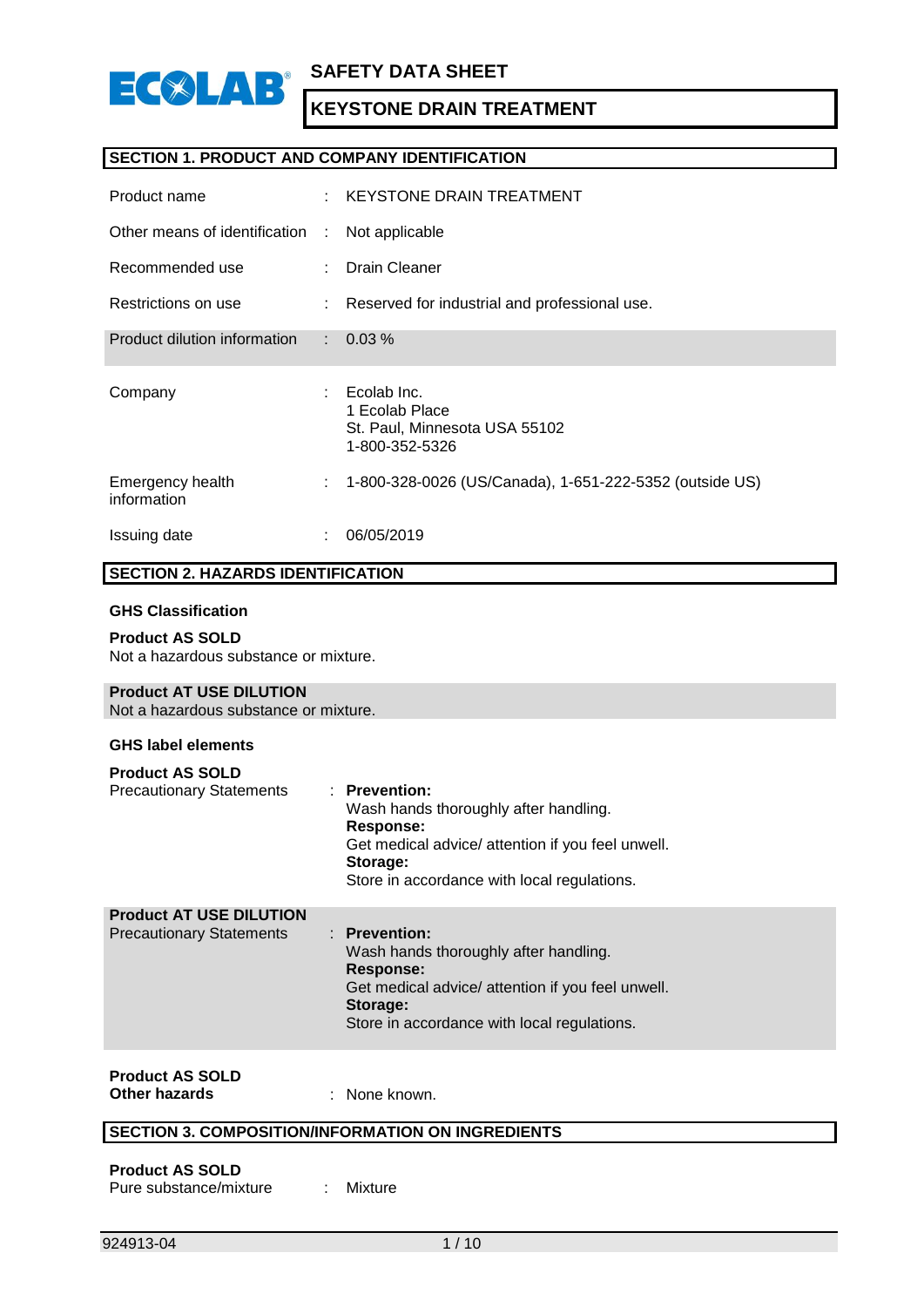| <b>KEYSTONE DRAIN TREATMENT</b>                     |               |       |
|-----------------------------------------------------|---------------|-------|
| <b>Chemical name</b>                                | CAS-No.       | Con   |
| Propylene glycol<br><b>Droduct AT LISE DILITION</b> | $57 - 55 - 6$ | 1 - 5 |

**Concentration (%)**<br>1 - 5

#### **Product AT USE DILUTION**

No hazardous ingredients

# **SECTION 4. FIRST AID MEASURES**

| <b>Product AS SOLD</b><br>In case of eye contact                  | : Rinse with plenty of water.                                                     |
|-------------------------------------------------------------------|-----------------------------------------------------------------------------------|
| In case of skin contact                                           | : Rinse with plenty of water.                                                     |
| If swallowed                                                      | : Rinse mouth. Get medical attention if symptoms occur.                           |
| If inhaled                                                        | : Get medical attention if symptoms occur.                                        |
| Protection of first-aiders                                        | : No special precautions are necessary for first aid responders.                  |
| Notes to physician                                                | : No specific measures identified.                                                |
| Most important symptoms<br>and effects, both acute and<br>delayed | : See Section 11 for more detailed information on health effects and<br>symptoms. |
| <b>Product AT USE DILUTION</b>                                    |                                                                                   |
| In case of eye contact                                            | : Rinse with plenty of water.                                                     |
| In case of skin contact                                           | : Rinse with plenty of water.                                                     |
| If swallowed                                                      | : Rinse mouth. Get medical attention if symptoms occur.                           |
| If inhaled                                                        | : Get medical attention if symptoms occur.                                        |

#### **SECTION 5. FIRE-FIGHTING MEASURES**

#### **Product AS SOLD**

| Suitable extinguishing media                      | : Use extinguishing measures that are appropriate to local<br>circumstances and the surrounding environment.           |
|---------------------------------------------------|------------------------------------------------------------------------------------------------------------------------|
| Unsuitable extinguishing<br>media                 | : None known.                                                                                                          |
| Specific hazards during fire<br>fighting          | : Not flammable or combustible.                                                                                        |
| Hazardous combustion<br>products                  | : Decomposition products may include the following materials:<br>Carbon oxides                                         |
| Special protective equipment<br>for fire-fighters | : Use personal protective equipment.                                                                                   |
| Specific extinguishing<br>methods                 | : Fire residues and contaminated fire extinguishing water must be<br>disposed of in accordance with local regulations. |

# **SECTION 6. ACCIDENTAL RELEASE MEASURES**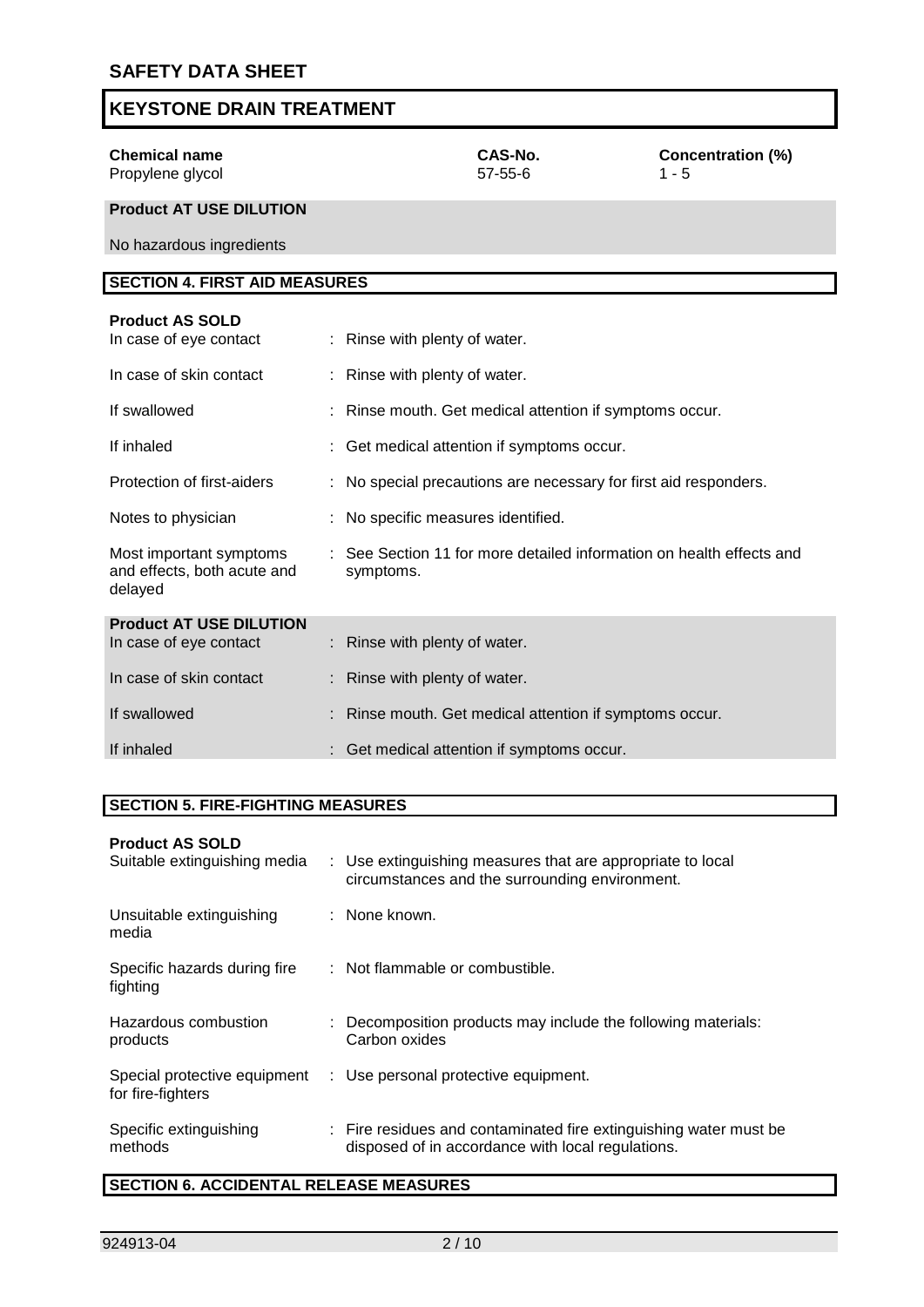| <b>Product AS SOLD</b><br>Personal precautions,<br>protective equipment and<br>emergency procedures         | : Refer to protective measures listed in sections 7 and 8.                                                                                                                                                                                                                                                                                                                                                                    |
|-------------------------------------------------------------------------------------------------------------|-------------------------------------------------------------------------------------------------------------------------------------------------------------------------------------------------------------------------------------------------------------------------------------------------------------------------------------------------------------------------------------------------------------------------------|
| Environmental precautions                                                                                   | No special environmental precautions required.                                                                                                                                                                                                                                                                                                                                                                                |
| Methods and materials for<br>containment and cleaning up                                                    | Stop leak if safe to do so. Contain spillage, and then collect with non-<br>combustible absorbent material, (e.g. sand, earth, diatomaceous<br>earth, vermiculite) and place in container for disposal according to<br>local / national regulations (see section 13). Flush away traces with<br>water. For large spills, dike spilled material or otherwise contain<br>material to ensure runoff does not reach a waterway.   |
| <b>Product AT USE DILUTION</b><br>Personal precautions,<br>protective equipment and<br>emergency procedures | : Refer to protective measures listed in sections 7 and 8.                                                                                                                                                                                                                                                                                                                                                                    |
| Environmental precautions                                                                                   | : No special environmental precautions required.                                                                                                                                                                                                                                                                                                                                                                              |
| Methods and materials for<br>containment and cleaning up                                                    | : Stop leak if safe to do so. Contain spillage, and then collect with non-<br>combustible absorbent material, (e.g. sand, earth, diatomaceous<br>earth, vermiculite) and place in container for disposal according to<br>local / national regulations (see section 13). Flush away traces with<br>water. For large spills, dike spilled material or otherwise contain<br>material to ensure runoff does not reach a waterway. |

| <b>SECTION 7. HANDLING AND STORAGE</b>                    |                                                                        |
|-----------------------------------------------------------|------------------------------------------------------------------------|
| <b>Product AS SOLD</b><br>Advice on safe handling         | : Wash hands after handling. For personal protection see section 8.    |
| Conditions for safe storage                               | : Keep out of reach of children. Store in suitable labeled containers. |
| Storage temperature                                       | : $0^{\circ}$ C to 50 $^{\circ}$ C                                     |
| <b>Product AT USE DILUTION</b><br>Advice on safe handling | : Wash hands after handling. For personal protection see section 8.    |
| Conditions for safe storage                               | : Keep out of reach of children. Store in suitable labeled containers. |

# **SECTION 8. EXPOSURE CONTROLS/PERSONAL PROTECTION**

#### **Product AS SOLD Ingredients with workplace control parameters**

| Components                           | CAS-No.       | Form of<br>exposure                         | Permissible<br>concentration                                    | <b>Basis</b> |
|--------------------------------------|---------------|---------------------------------------------|-----------------------------------------------------------------|--------------|
| Propylene glycol                     | $57 - 55 - 6$ | TWA                                         | 10 mg/m $3$                                                     | AIHA WEEL    |
| <b>Engineering measures</b>          |               | exposure to airborne contaminants.          | Good general ventilation should be sufficient to control worker |              |
| <b>Personal protective equipment</b> |               |                                             |                                                                 |              |
| Eye protection                       |               | : No special protective equipment required. |                                                                 |              |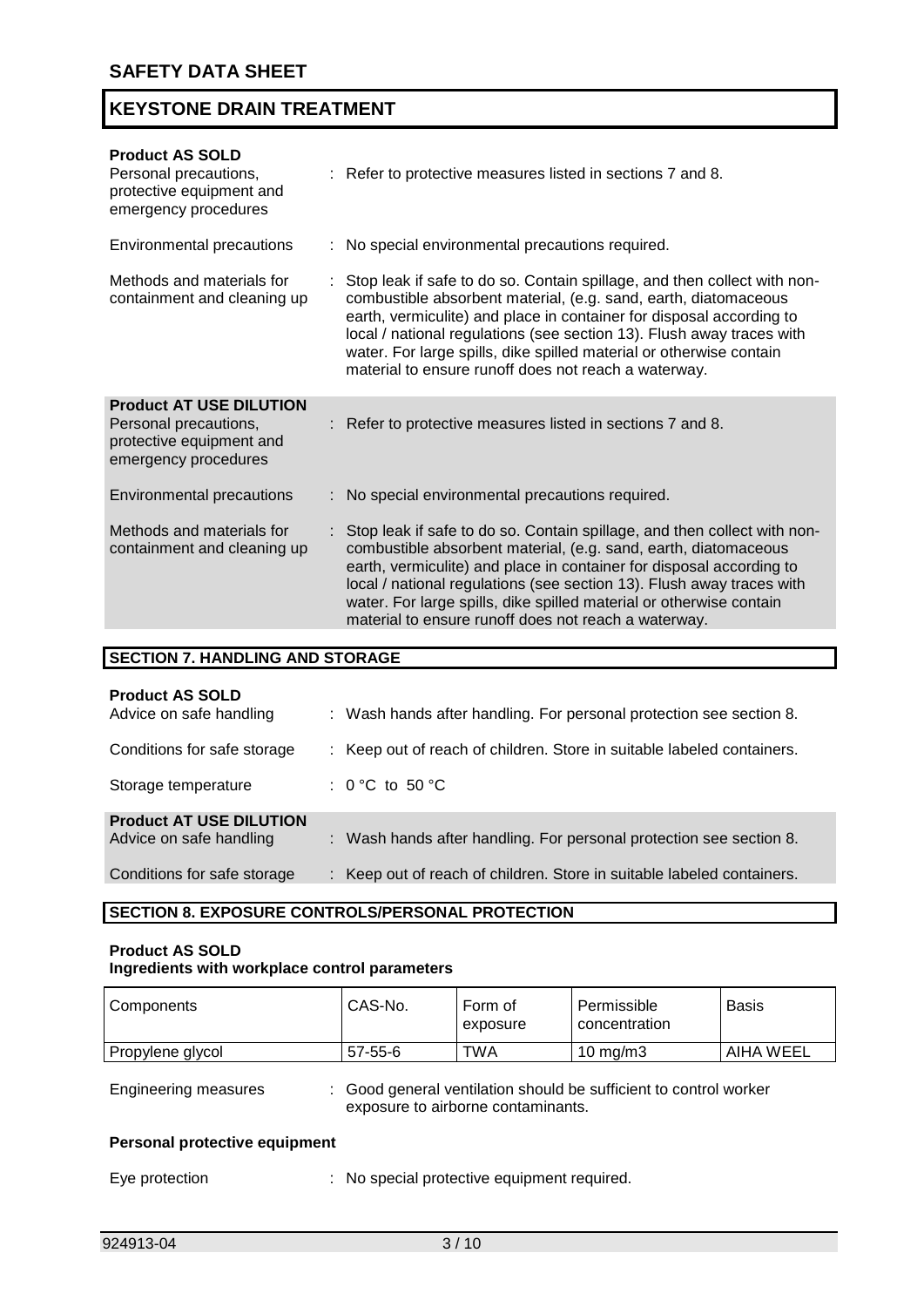| Hand protection                                               | : No special protective equipment required.                                                             |
|---------------------------------------------------------------|---------------------------------------------------------------------------------------------------------|
| Skin protection                                               | : No special protective equipment required.                                                             |
| Respiratory protection                                        | : No personal respiratory protective equipment normally required.                                       |
| Hygiene measures                                              | : Wash hands before breaks and immediately after handling the<br>product.                               |
| <b>Product AT USE DILUTION</b><br><b>Engineering measures</b> | : Good general ventilation should be sufficient to control worker<br>exposure to airborne contaminants. |
| Personal protective equipment                                 |                                                                                                         |
| Eye protection                                                | : No special protective equipment required.                                                             |
| Hand protection                                               | : No special protective equipment required.                                                             |
| Skin protection                                               | : No special protective equipment required.                                                             |
| Respiratory protection                                        | : No personal respiratory protective equipment normally required.                                       |

#### **SECTION 9. PHYSICAL AND CHEMICAL PROPERTIES**

|                                            |    | <b>Product AS SOLD</b> | <b>Product AT USE DILUTION</b> |
|--------------------------------------------|----|------------------------|--------------------------------|
| Appearance                                 |    | liquid                 | liquid                         |
| Color                                      |    | light green            | colorless                      |
| Odor                                       |    | citrus                 | odorless                       |
| pH                                         |    | $7.5, \quad (100\%)$   | 7.22                           |
| Flash point                                |    | Not applicable         |                                |
| Odor Threshold                             |    | No data available      |                                |
| Melting point/freezing point               | ÷. | No data available      |                                |
| Initial boiling point and<br>boiling range |    | : No data available    |                                |
| Evaporation rate                           |    | : No data available    |                                |
| Flammability (solid, gas)                  |    | : No data available    |                                |
| Upper explosion limit                      |    | No data available      |                                |
| Lower explosion limit                      |    | : No data available    |                                |
| Vapor pressure                             |    | : No data available    |                                |
| Relative vapor density                     |    | : No data available    |                                |
| Relative density                           |    | 1.0                    |                                |
| Water solubility                           |    | : soluble              |                                |
| Solubility in other solvents               |    | : No data available    |                                |
| Partition coefficient: n-<br>octanol/water |    | : No data available    |                                |
| Autoignition temperature                   |    | : No data available    |                                |
| Thermal decomposition                      |    | No data available      |                                |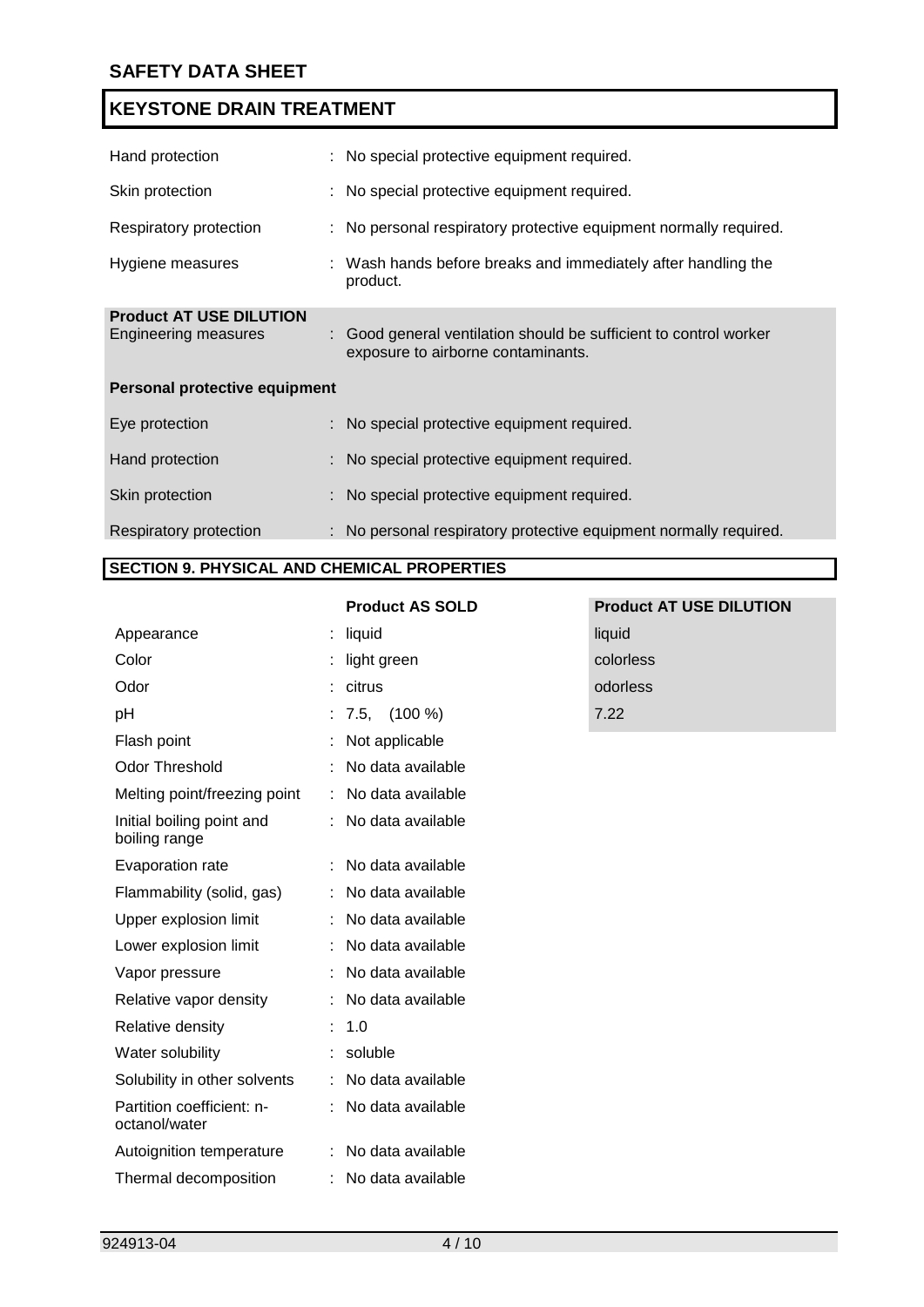| Viscosity, kinematic        | : No data available |
|-----------------------------|---------------------|
| <b>Explosive properties</b> | : No data available |
| Oxidizing properties        | : No data available |
| Molecular weight            | : No data available |
| VOC.                        | : No data available |
|                             |                     |

#### **SECTION 10. STABILITY AND REACTIVITY**

| <b>Product AS SOLD</b><br>Reactivity  | : No dangerous reaction known under conditions of normal use.                                   |
|---------------------------------------|-------------------------------------------------------------------------------------------------|
| Chemical stability                    | : Stable under normal conditions.                                                               |
| Possibility of hazardous<br>reactions | : No dangerous reaction known under conditions of normal use.                                   |
| Conditions to avoid                   | $\therefore$ None known.                                                                        |
| Incompatible materials                | : None known.                                                                                   |
| Hazardous decomposition<br>products   | : In case of fire hazardous decomposition products may be produced<br>such as:<br>Carbon oxides |

### **SECTION 11. TOXICOLOGICAL INFORMATION**

|          | Information on likely routes of : Inhalation, Eye contact, Skin contact |
|----------|-------------------------------------------------------------------------|
| exposure |                                                                         |

#### **Potential Health Effects**

| <b>Product AS SOLD</b><br>Eyes | : Health injuries are not known or expected under normal use. |
|--------------------------------|---------------------------------------------------------------|
|                                |                                                               |
| <b>Skin</b>                    | : Health injuries are not known or expected under normal use. |
| Ingestion                      | : Health injuries are not known or expected under normal use. |
| Inhalation                     | : Health injuries are not known or expected under normal use. |
| Chronic Exposure               | : Health injuries are not known or expected under normal use. |
| <b>Product AT USE DILUTION</b> |                                                               |
| Eyes                           | Health injuries are not known or expected under normal use.   |
| <b>Skin</b>                    | Health injuries are not known or expected under normal use.   |
| Ingestion                      | : Health injuries are not known or expected under normal use. |
| Inhalation                     | Health injuries are not known or expected under normal use.   |
| <b>Chronic Exposure</b>        | : Health injuries are not known or expected under normal use. |
|                                |                                                               |

#### **Experience with human exposure**

| <b>Product AS SOLD</b> |                                  |
|------------------------|----------------------------------|
| Eye contact            | : No symptoms known or expected. |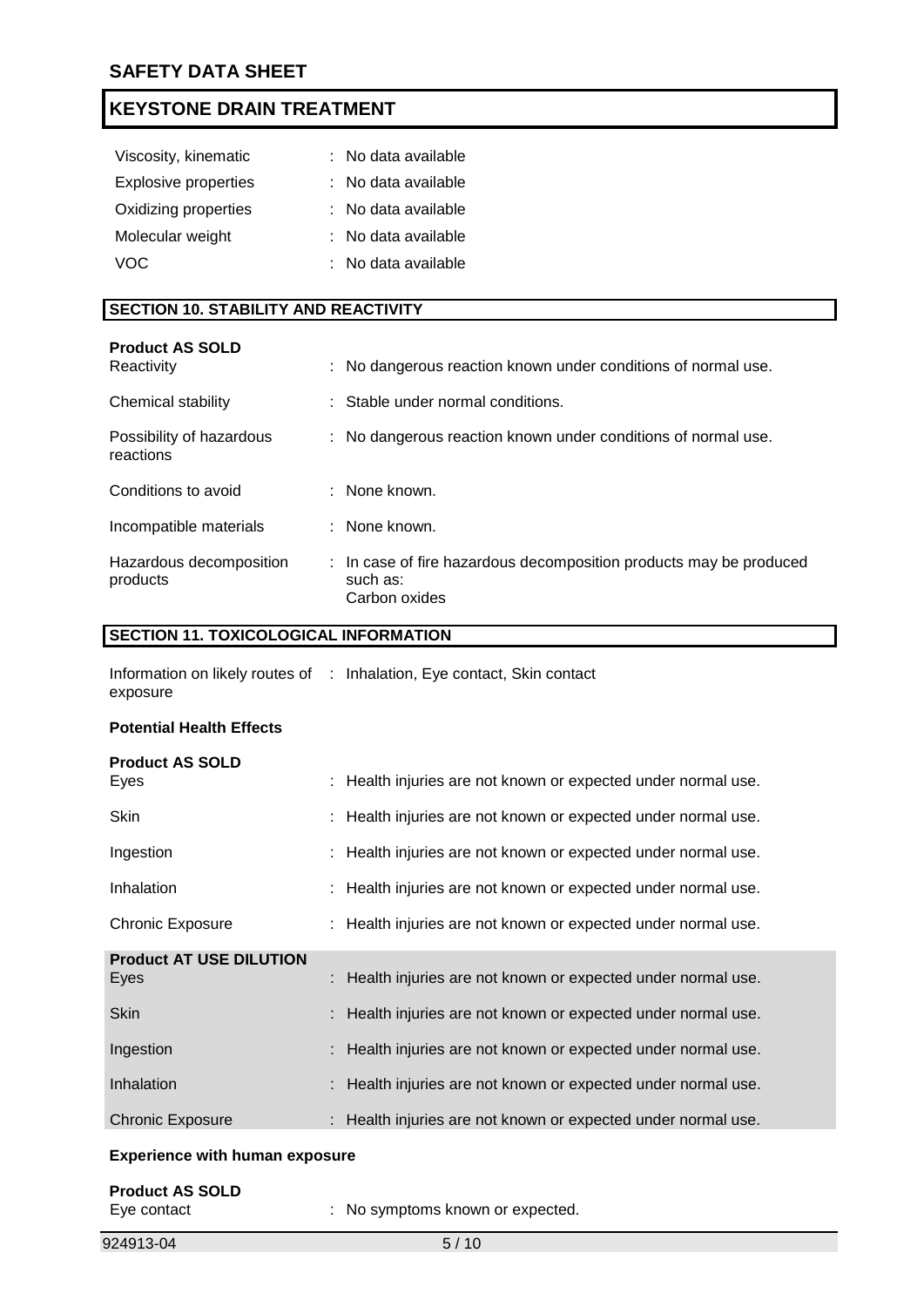| Skin contact                                  | : No symptoms known or expected. |
|-----------------------------------------------|----------------------------------|
| Ingestion                                     | : No symptoms known or expected. |
| Inhalation                                    | : No symptoms known or expected. |
| <b>Product AT USE DILUTION</b><br>Eye contact | : No symptoms known or expected. |
| Skin contact                                  | : No symptoms known or expected. |
| Ingestion                                     | : No symptoms known or expected. |
| Inhalation                                    | : No symptoms known or expected. |

#### **Toxicity**

| <b>Product AS SOLD</b><br><b>Product</b> |                                                  |
|------------------------------------------|--------------------------------------------------|
| Acute oral toxicity                      | No data available<br>÷.                          |
| Acute inhalation toxicity                | No data available                                |
| Acute dermal toxicity                    | No data available                                |
| Skin corrosion/irritation                | No data available<br>÷.                          |
| Serious eye damage/eye<br>irritation     | No data available                                |
| Respiratory or skin<br>sensitization     | No data available                                |
| Carcinogenicity                          | No data available                                |
| Reproductive effects                     | No data available<br>÷.                          |
| Germ cell mutagenicity                   | No data available                                |
| Teratogenicity                           | No data available                                |
| STOT-single exposure                     | No data available                                |
| STOT-repeated exposure                   | No data available                                |
| Aspiration toxicity                      | No data available<br>÷                           |
| <b>Components</b>                        |                                                  |
| Acute oral toxicity                      | Propylene glycol<br>÷.<br>LD50 Rat: 22,000 mg/kg |
| <b>Components</b>                        |                                                  |
| Acute inhalation toxicity                | : Propylene glycol<br>4 h LC50 Rat: > 158.5 mg/l |

# **SECTION 12. ECOLOGICAL INFORMATION**

# **Product AS SOLD Ecotoxicity** Environmental Effects : This product has no known ecotoxicological effects.

Test atmosphere: dust/mist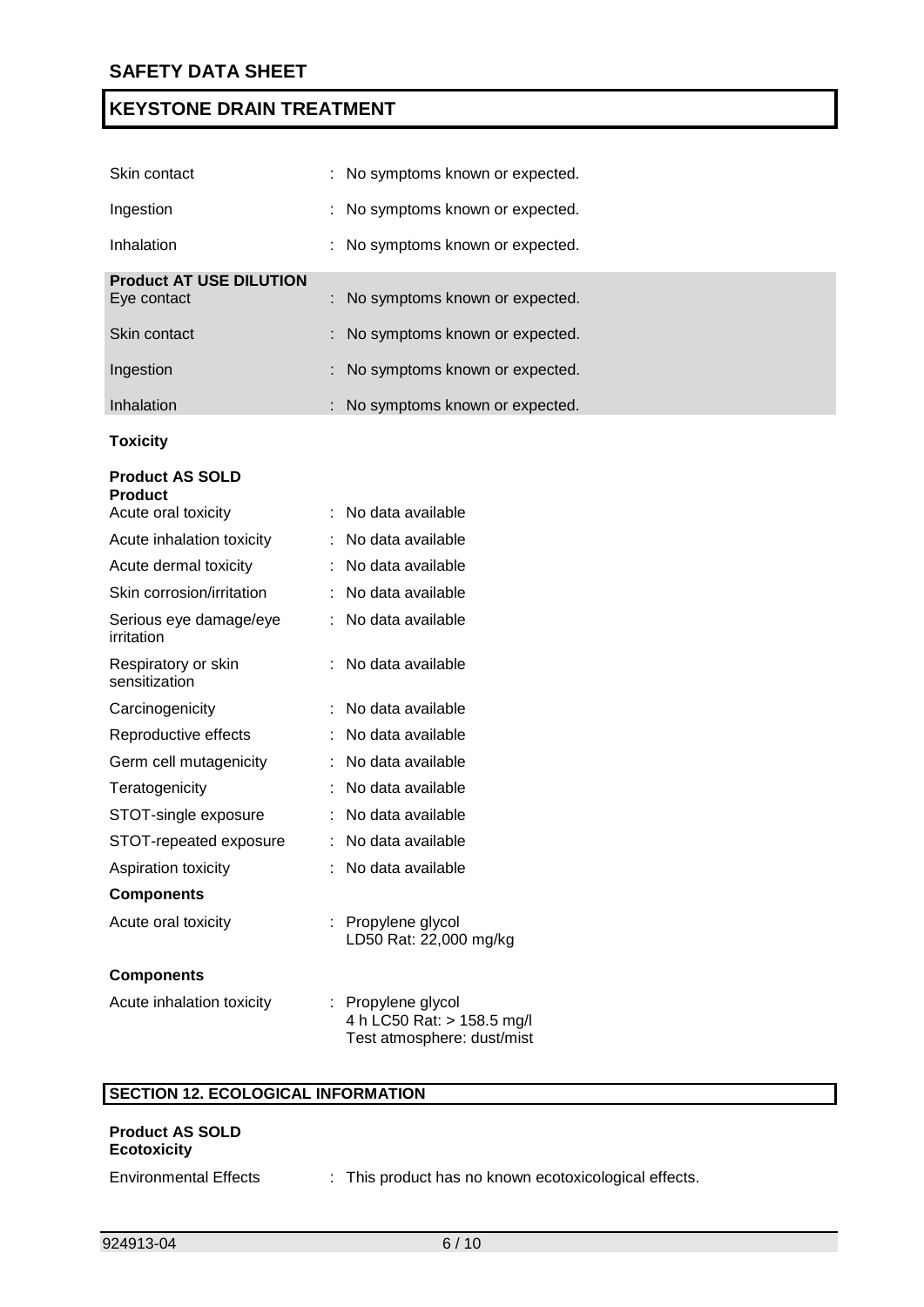#### **Product**

| Toxicity to fish                                       | : No data available                            |
|--------------------------------------------------------|------------------------------------------------|
| Toxicity to daphnia and other<br>aquatic invertebrates | $:$ No data available                          |
| Toxicity to algae                                      | ∶   No data available                          |
| <b>Components</b>                                      |                                                |
| Toxicity to fish                                       | : Propylene glycol<br>96 h LC50: > 10,000 mg/l |
| <b>Components</b>                                      |                                                |
| Toxicity to daphnia and other<br>aquatic invertebrates | : Propylene glycol<br>48 h EC50: 18,340 mg/l   |
| <b>Components</b>                                      |                                                |
| Toxicity to algae                                      | : Propylene glycol<br>96 h EC50: 19,000 mg/l   |

#### **Persistence and degradability**

#### **Product AS SOLD**

Readily biodegradable.

#### **Product AT USE DILUTION**

Not applicable - inorganic

#### **Bioaccumulative potential**

No data available

#### **Mobility in soil**

No data available

#### **Other adverse effects**

No data available

#### **SECTION 13. DISPOSAL CONSIDERATIONS**

#### **Product AS SOLD**

| Disposal methods               | : Diluted product can be flushed to sanitary sewer.                    |
|--------------------------------|------------------------------------------------------------------------|
| Disposal considerations        | : Dispose of in accordance with local, state, and federal regulations. |
| <b>Product AT USE DILUTION</b> |                                                                        |
| Disposal methods               | : Diluted product can be flushed to sanitary sewer.                    |
| Disposal considerations        | : Dispose of in accordance with local, state, and federal regulations. |
|                                |                                                                        |

### **SECTION 14. TRANSPORT INFORMATION**

#### **Product AS SOLD**

The shipper/consignor/sender is responsible to ensure that the packaging, labeling, and markings are in compliance with the selected mode of transport.

#### **Land transport (DOT)**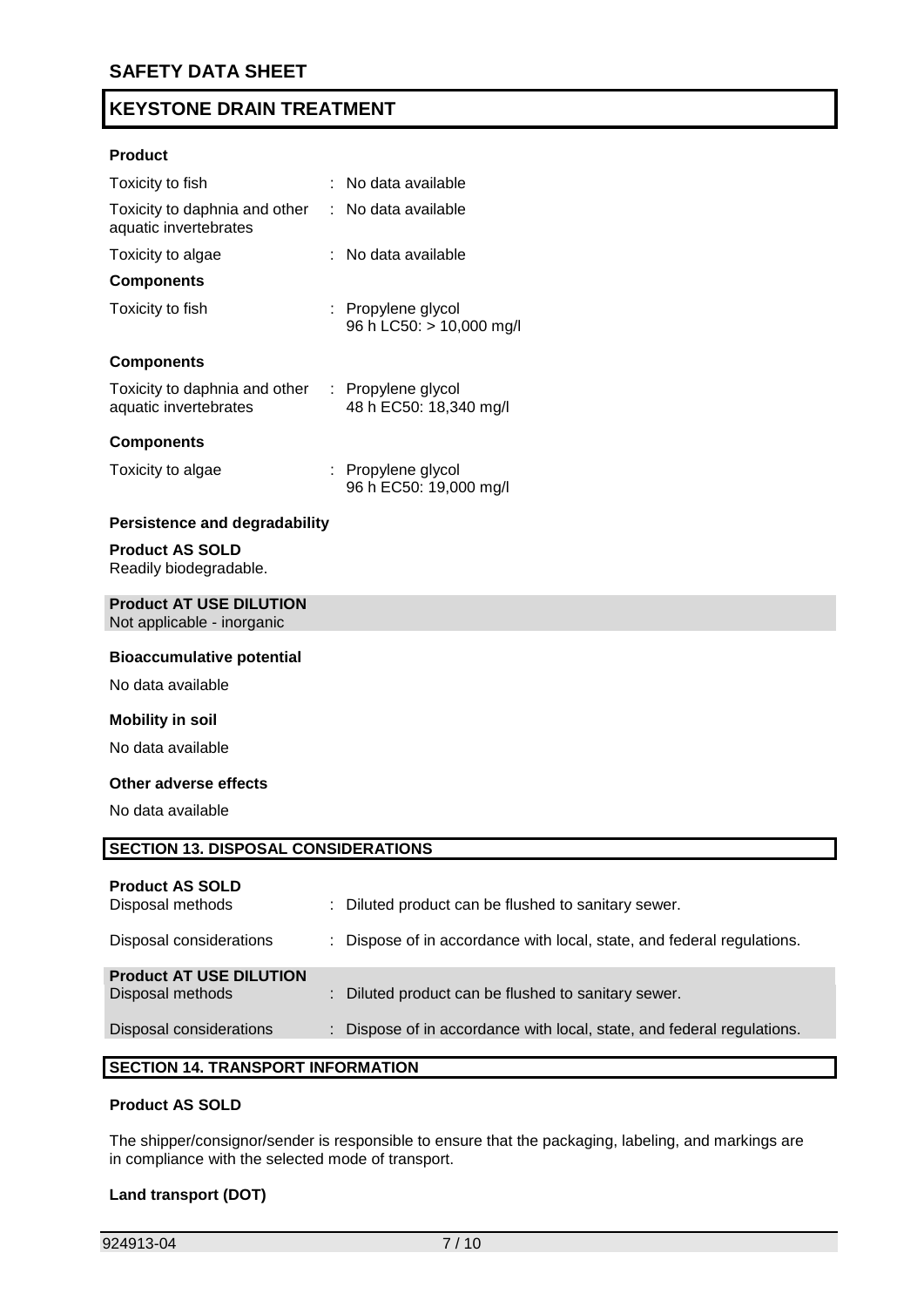Not dangerous goods

#### **Sea transport (IMDG/IMO)**

Not dangerous goods

#### **SECTION 15. REGULATORY INFORMATION**

#### **Product AS SOLD**

#### **EPCRA - Emergency Planning and Community Right-to-Know**

#### **CERCLA Reportable Quantity**

This material does not contain any components with a CERCLA RQ.

#### **SARA 304 Extremely Hazardous Substances Reportable Quantity**

This material does not contain any components with a section 304 EHS RQ.

| SARA 311/312 Hazards | : No SARA Hazards                                                                                                                                                                         |
|----------------------|-------------------------------------------------------------------------------------------------------------------------------------------------------------------------------------------|
| <b>SARA 302</b>      | : This material does not contain any components with a section 302<br>EHS TPQ.                                                                                                            |
| <b>SARA 313</b>      | : This material does not contain any chemical components with known<br>CAS numbers that exceed the threshold (De Minimis) reporting levels<br>established by SARA Title III, Section 313. |

#### **California Prop. 65**

This product does not contain any chemicals known to the State of California to cause cancer, birth, or any other reproductive defects.

#### **California Cleaning Product Right to Know Act of 2017 (SB 258)**

This regulation applies to this product.

| <b>Chemical Name</b>    | CAS-No.       | Function              | List(s)        |
|-------------------------|---------------|-----------------------|----------------|
| water                   | 7732-18-5     | <b>Diluent</b>        | Not Applicable |
| Propylene glycol        | $57 - 55 - 6$ | Solvent               | 12             |
| Carbohydrate            | Withheld      | Processing Aid        | Not Applicable |
| Limonene                | 5989-27-5     | Fragrance             | <b>FRA</b>     |
| Organic salt            | Withheld      | <b>Buffer</b>         | Not Applicable |
| Chelating agent         | Withheld      | <b>Cleaning Agent</b> | Not Applicable |
| Fragrance Ingredient(s) | Not Available | Fragrance             | Not Applicable |
| Deodorizer              | Withheld      | Stabilizer            | Not Applicable |
| Carbohydrate            | Withheld      | Processing Aid        | Not Applicable |
| Colorant                | Withheld      | Dye                   | Not Applicable |
| Colorant                | Withheld      | Dye                   | Not Applicable |
| Diethyl Phthalate       | 84-66-2       | Fragrance             | 19, 21, NFC    |
| Sodium hydroxide        | 1310-73-2     | <b>Buffer</b>         | 20             |
| Colorant                | Withheld      | Dye                   | Not Applicable |

\*refer to ecolab.com/sds for electronic links to designated lists

#### **The ingredients of this product are reported in the following inventories:**

#### **United States TSCA Inventory** :

All substances listed as active on the TSCA inventory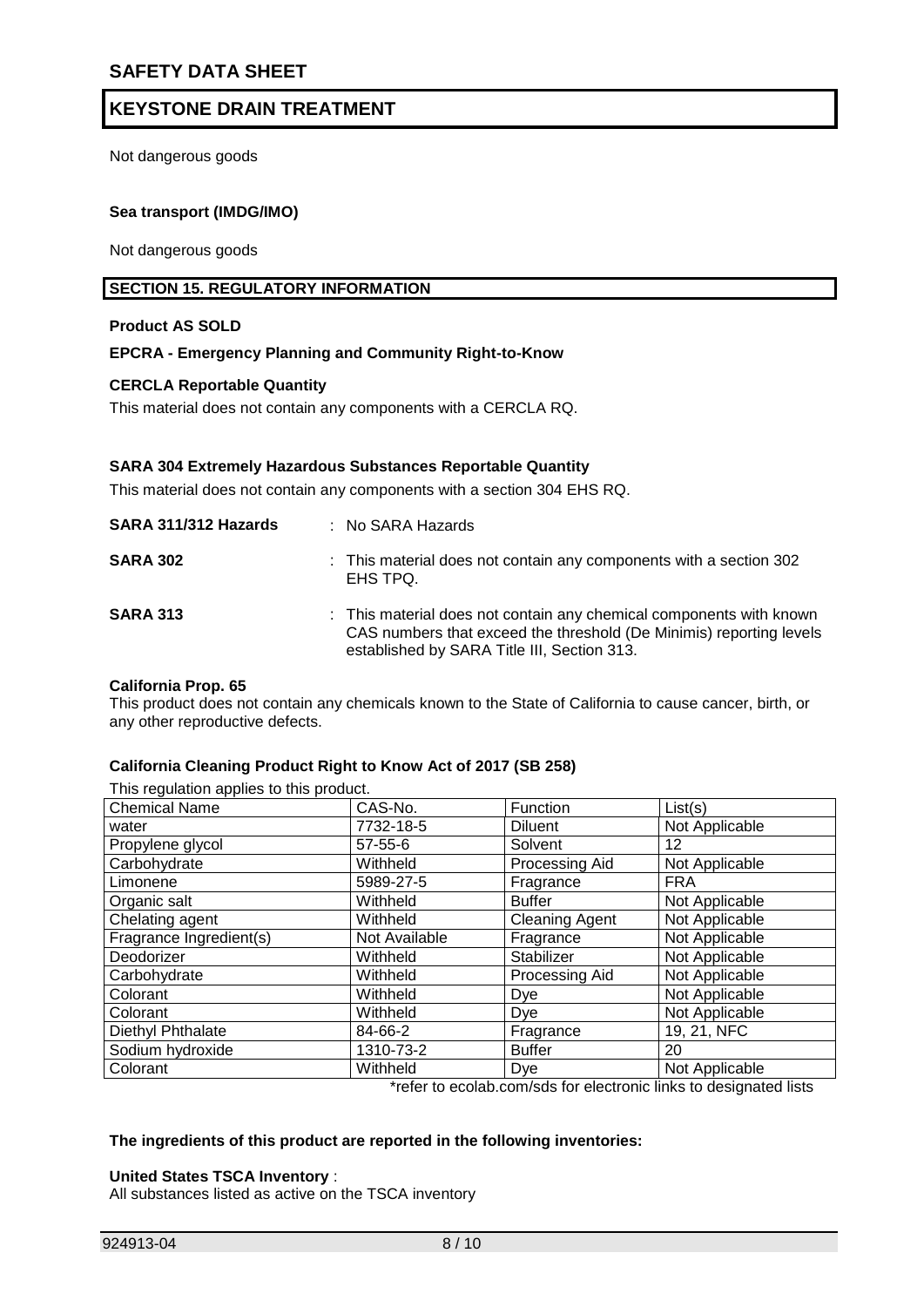#### **Canadian Domestic Substances List (DSL)** :

All components of this product are on the Canadian DSL

#### **Australia Inventory of Chemical Substances (AICS)** :

On the inventory, or in compliance with the inventory

#### **New Zealand. Inventory of Chemical Substances** :

On the inventory, or in compliance with the inventory

#### **Japan. ENCS - Existing and New Chemical Substances Inventory** :

On the inventory, or in compliance with the inventory

**Korea. Korean Existing Chemicals Inventory (KECI)** : not determined

#### **Philippines Inventory of Chemicals and Chemical Substances (PICCS)** : On the inventory, or in compliance with the inventory

**China. Inventory of Existing Chemical Substances in China (IECSC)** : On the inventory, or in compliance with the inventory

#### **Taiwan Chemical Substance Inventory (TCSI)** : not determined

#### **SECTION 16. OTHER INFORMATION**



**NFPA: HMIS III:**



 $0 = not significant, 1 = Slight,$ 

 $4 =$  Extreme,  $* =$  Chronic



 $2 =$  Moderate,  $3 =$  High